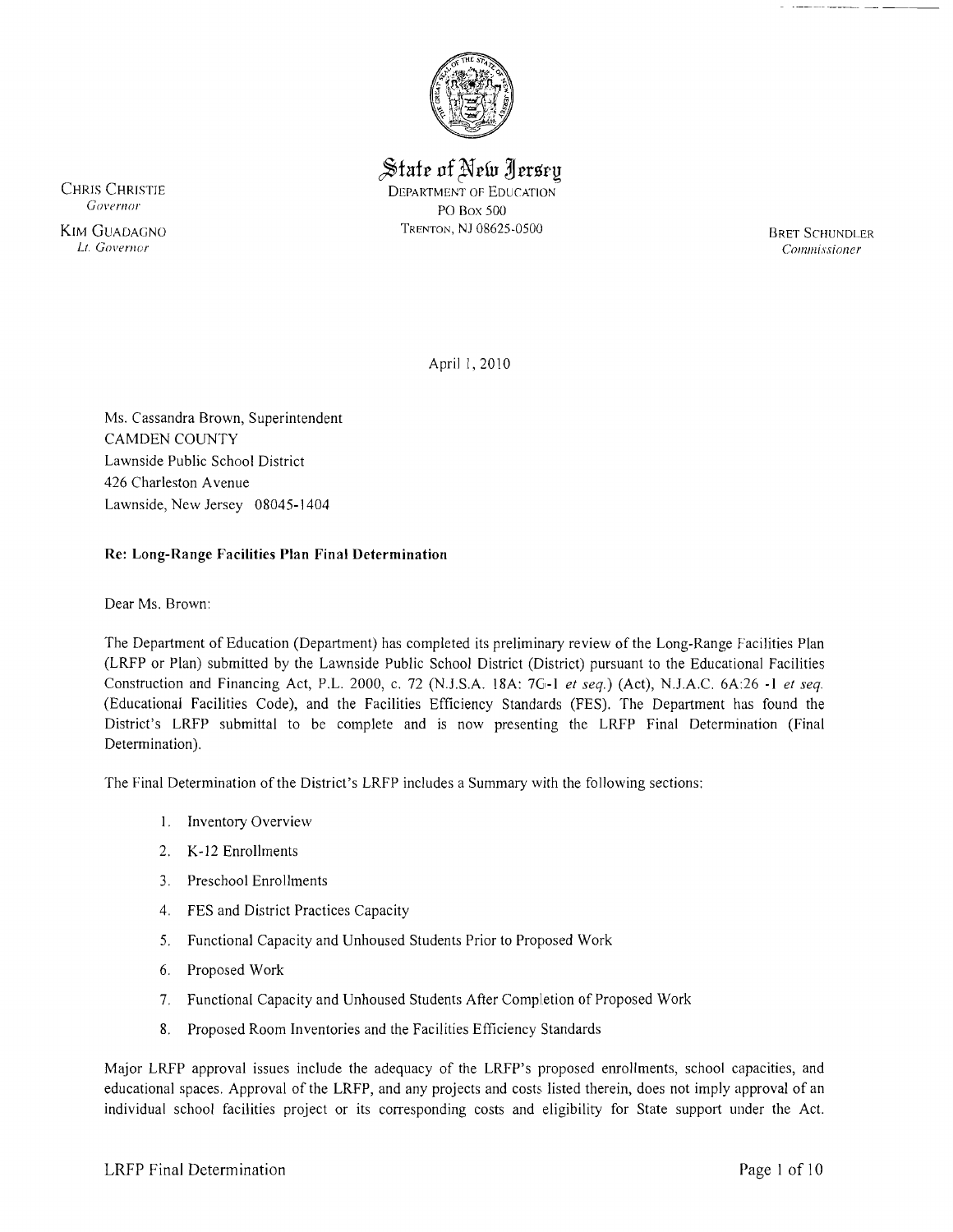Similarly, approval of the LRFP does not imply approval of portions of the Plan that are inconsistent with the Department's FES and proposed building demolition or replacement. Determination of preliminary eligible costs and final eligible costs will be made at the time of the approval of a particular school facilities project pursuant to N.J.S.A. 18A:7G-S. The District must submit a feasibility study as part of the school facilities project approval process, pursuant to N.l.S.A. 18A:7G-7b, to support proposed building demolition or replacement. The feasibility study should demonstrate that a building might pose a risk to the safety of the occupants after rehabilitation or that rehabilitation is not cost-effective.

Following the approval of the LRFP, the District may submit an amendment to the approved LRFP for Department review. Unless and until an amendment to the LRFP is submitted to and approved by the Commissioner of the Department pursuant to N.J.S.A.  $18A:7G-4(c)$ , the approved LRFP shall remain in effect. The District may proceed with the implementation of school facilities projects that are consistent with the approved LRFP whether or not the school facilities project contains square footage that may be ineligible for State support.

We trust that this document will adequately explain the Final Determination and allow the District to move forward with the initiation of projects within its LRFP. Please contact Jeanne R. Dunn at the Office of School Facilities at (609) 341-3097 with any questions or concerns that you may have.

Sincerely,

 $\mathscr{A}$ f $\mathscr{C}$ 

Bret Schundler Commissioner

Enclosure

c: Chief of Staff

Peggy Nicolosi, Camden County, Executive County Superintendent Bernard E. Piaia, Director, School Facilities, Office of the Chief of Staff Susan Kutner, Director, Policy and Planning, School Facilities, Office of the Chief of Staff Jeanne R. Dunn, County Manager, School Facilities, Office of the Chief of Staff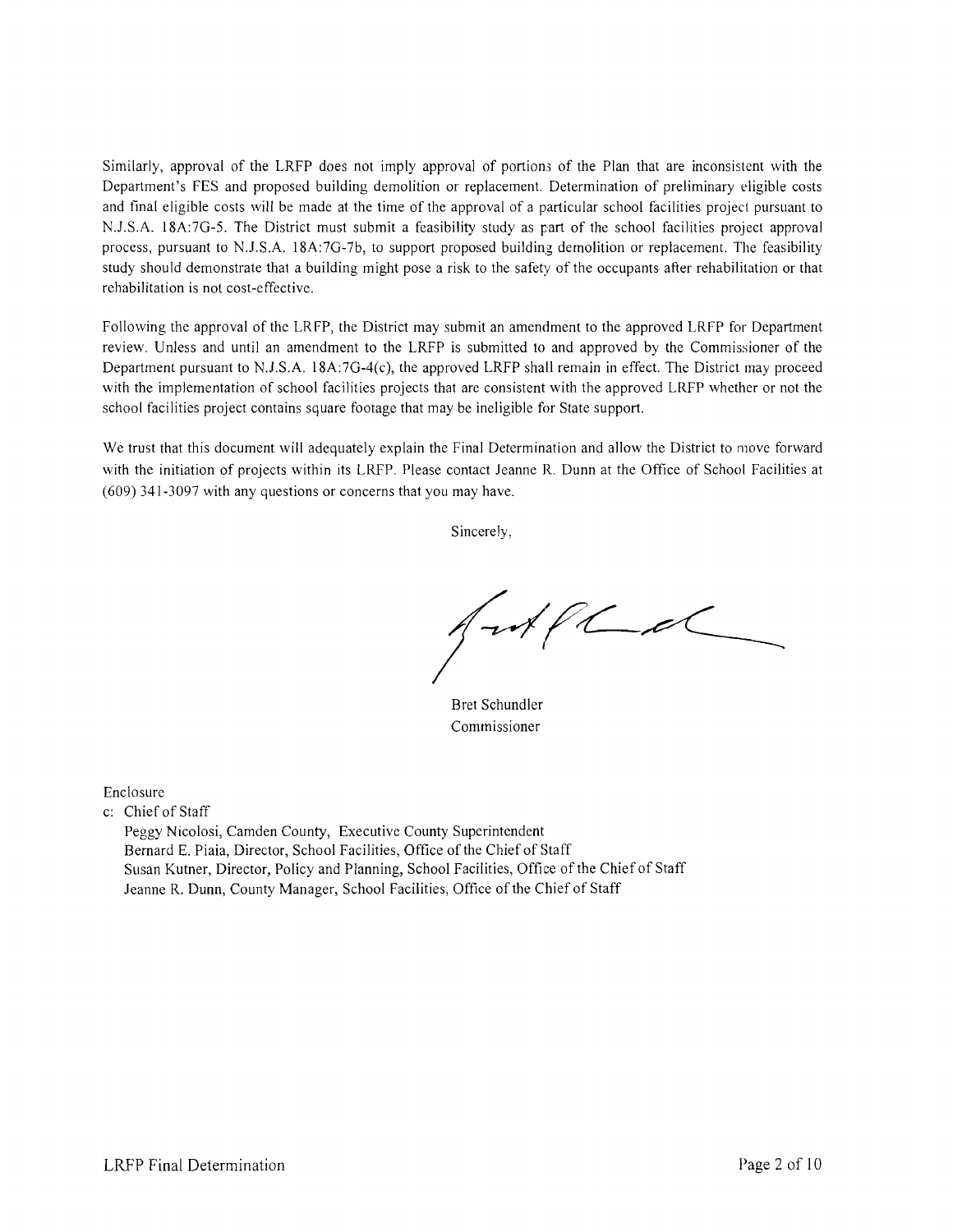# LONG-RANGE FACILITIES PLAN **Final Determination Summary**

## Lawnside Public School District

The Department of Education (Department) has completed its review of the Long-Range Facilities Plan (LRFP or Plan) submitted by the Lawnside Public School District (District) pursuant to the Educational Facilities Construction and Financing Act, P.L. 2000, c.72 (N.J.S.A. 18A:7G-I *et seq.)* (Act), N.J.A.C. 6A:26-1 et seq. (Educational Facilities Code), and the Facilities Efficiency Standards (FES).

This is the Department's Final Determination Summary (Summary) of the LRFP. The Summary is based on the standards set forth in the Act, the Educational Facilities Code, the FES, District entered data in the LRFP and Project Application and Tracking System (LRFP website), and District supplied supporting documentation. The Summary consists of nine sections. The referenced reports in *italic* text are standard LRFP reports available on the Department's LRFP website.

### 1. Inventory Overview

The District provides services for students in grades PK4, K - Grade 8. The predominant existing school grade configuration is PK4, K - Grade 8. The predominant proposed school grade configuration is PK3, PK4, K Grade 8. The District is classified as an "Over 55 ECPA" district for funding purposes.

The District identified existing and proposed schools, sites, buildings, playgrounds, playfields, and parking lots in its LRFP. The total number of existing and proposed district-owned or leased schools, sites, and buildings are listed in Table I. A detailed description of each asset can be found in the LRFP website report titled *"Site Asset Inventory Report. "* 

|                                                      | Existing | Proposed |
|------------------------------------------------------|----------|----------|
| Sites:                                               |          |          |
| Total Number of Sites                                |          |          |
| Number of Sites with no Buildings                    |          |          |
| Number of Sites with no Instructional Buildings      |          |          |
| <b>Schools and Buildings:</b>                        |          |          |
| Total Number of Schools                              |          |          |
| Total Number of Instructional Buildings              |          |          |
| Total Number of Administrative and Utility Buildings |          |          |
| Total Number of Athletic Facilities                  |          |          |
| Total Number of Parking Facilities                   |          |          |
| Total Number of Temporary Facilities                 |          |          |

#### Table l' Inventory Summary

As directed by the Department, incomplete school facilities projects that have project approval from the Department are represented as "existing" in the Plan. District schools with incomplete approved projects that include new construction or the reconfiguration of existing program space are as follows:  $n/a$ .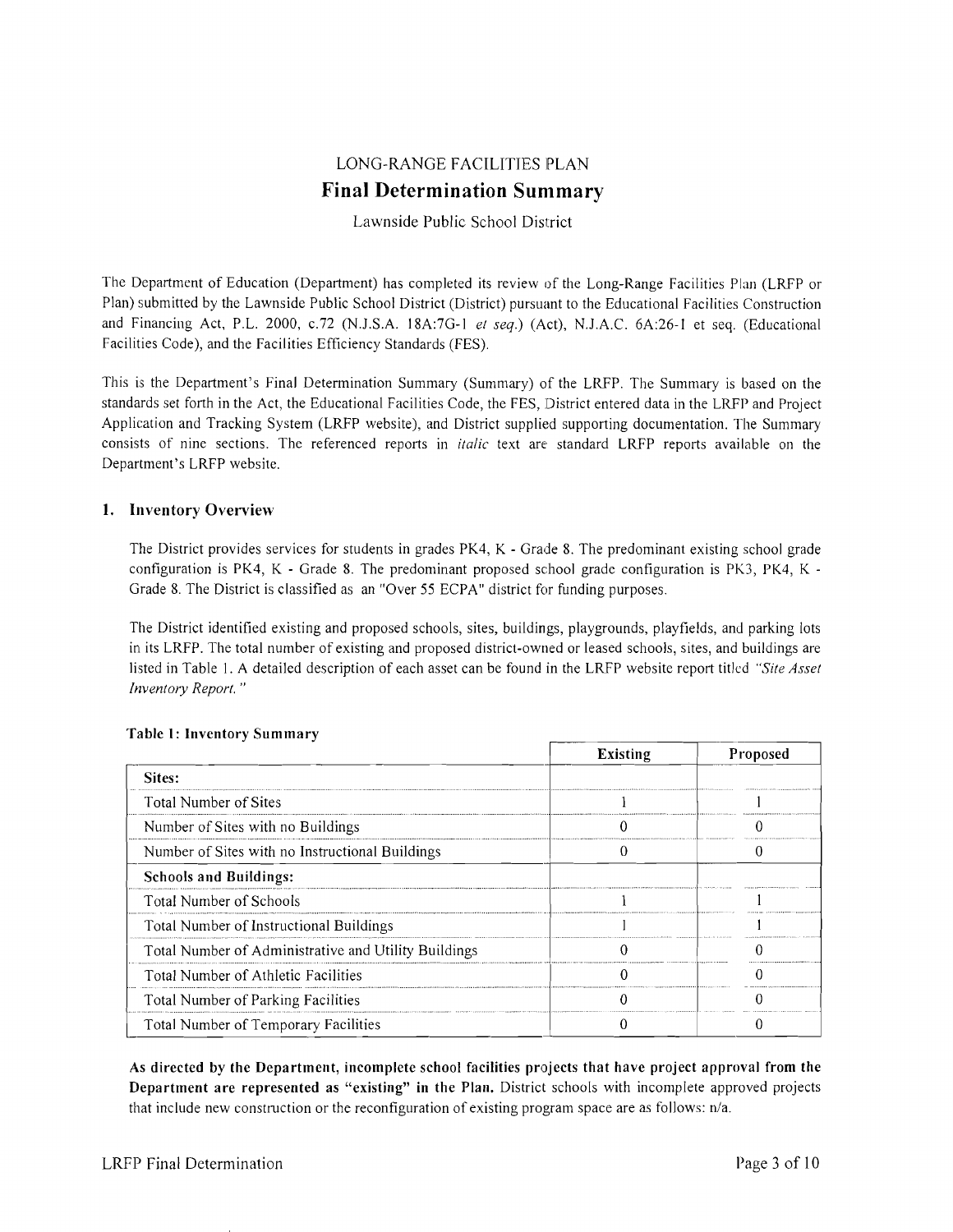Major conclusions are as follows:

- The District is proposing to maintain the existing number of District-owned or leased sites.
- The District is proposing to maintain the existing number of District-owned or operated schools.
- The District is proposing to maintain the existing number of District-owned or leased instructional buildings. The District is proposing to maintain the existing number of District-owned or leased noninstructional buildings.

FINDINGS The Department has determined that the proposed inventory is adequate for review of the District's LRFP. However, the LRFP determination does not imply approval of an individual school facilities project listed within the LRFP. The District must submit individual project applications for project approval. If building demolition or replacement is proposed, the District must submit a feasibility study, pursuant to NJ.S.A. 18A:7G-7b, as part of the application for the specific school facilities project.

## *2. K-12* Enrollments

The District determined the number of students, or "proposed enrollments," to be accommodated in the LRFP on a district-wide basis and in each school. The District's existing and proposed enrollments for grades K-12 and the cohort-survival projection provided by the Department on the LRFP website are listed in Table 2. Detailed information can be found in the LRFP website report titled *"Enrollment Projection Detail.* " Existing and proposed school enrollments and grade alignments can be found in the report titled *"Enrollment and School Grade Alignment.* " An analysis of preschool enrollments is provided in Section 3.

| Table 2: K-12 Enrollment Comparison |  |
|-------------------------------------|--|
|-------------------------------------|--|

|                             | <b>Actual Enrollments</b><br>2007-2008 | <b>District Proposed</b><br><b>Enrollments</b> | <b>Department's LRFP</b><br><b>Website Projection</b> |
|-----------------------------|----------------------------------------|------------------------------------------------|-------------------------------------------------------|
| Grades K-5, including SCSE  | -76                                    |                                                |                                                       |
| Grades 6-8, including SCSE  | 108                                    |                                                |                                                       |
| Grades 9-12, including SCSE |                                        |                                                |                                                       |
| <b>District K-12 Totals</b> | 284                                    |                                                | 239                                                   |

" $SCSE$ " = Self-Contained Special Education

Major conclusions are as follows:

- The District elected to use the Department's LRFP website projection. Supporting documentation was submitted to the Department as required to justify the proposed enrollments.
- The District is planning for stable enrollments.

FINDINGS The Department has determined that the District's proposed enrollments are supportable for review of the District's LRFP. The Department will require a current enrollment projection at the time an application for a school facilities project is submitted incorporating the District's most recent Fall Enrollment Report in order to verify that the LRFP's planned capacity continues to be appropriate for enrollments.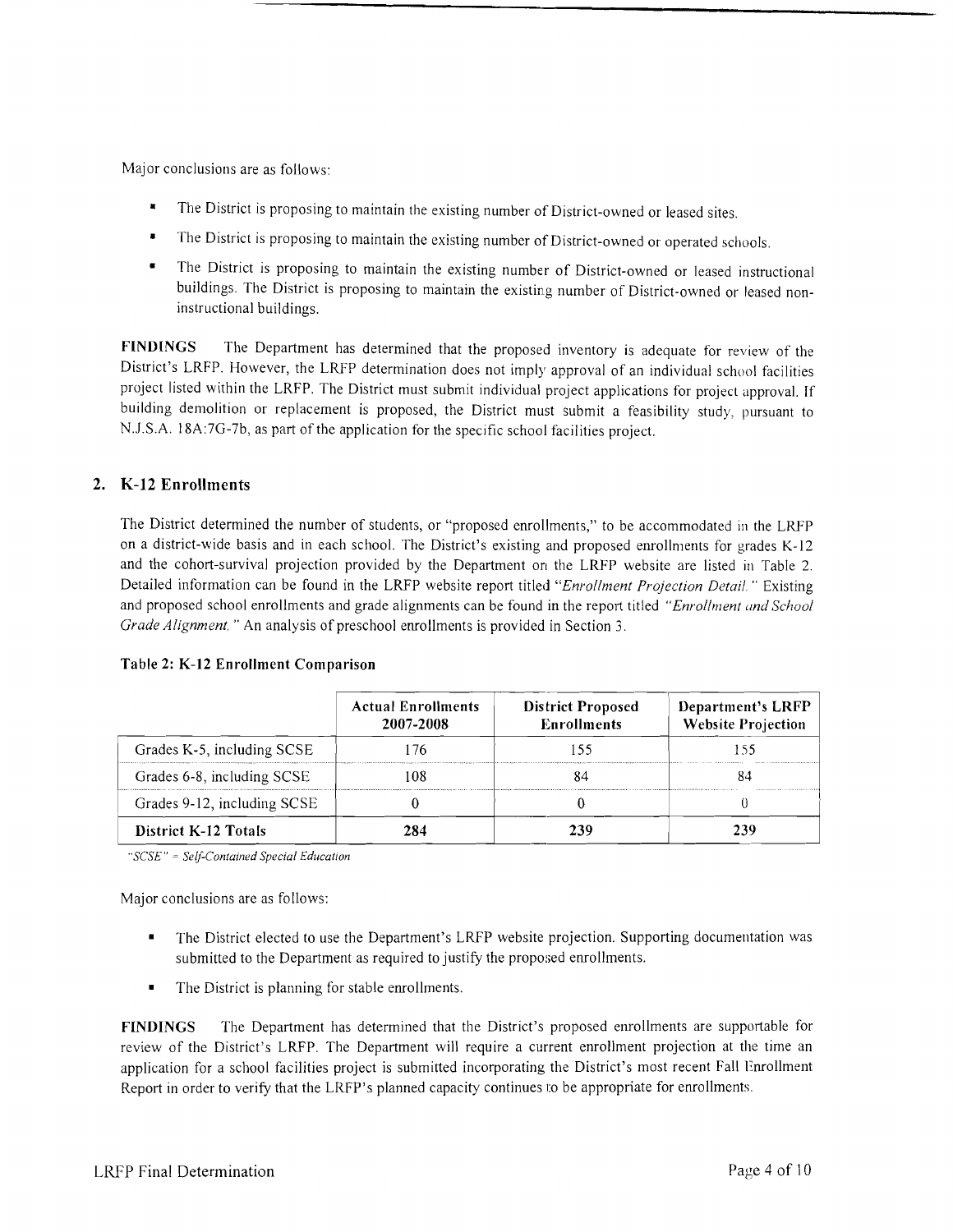## 3. Preschool Enrollments

The District identified the preschool universe for five-year planning purposes. Preschool enrollments include three year olds, if applicable, four year olds, and special education students.

Table 3 summarizes existing and proposed preschool enrollments in District and private provider facilities. Proposed private provider use is based on 2007-08 projections by the Department's Office of Early Childhood.

#### Table 3: Preschool Enrollments

|                          | <b>Total Preschool</b> | <b>District</b> | <b>Private Provider</b> |
|--------------------------|------------------------|-----------------|-------------------------|
| Actual (2005-06)         |                        |                 |                         |
| <b>District Proposed</b> | 50                     | 50              |                         |

Major conclusions are as follows:

- The District provides a full day preschool program for three year olds and a full day preschool program for four year olds.
- The District does not utilize private providers to accommodate preschool students.

FINDINGS The Department has determined that the District-proposed preschool enrollments are adequate for review of the District's LRFP. The Department will require a current enrollment projection at the time an application for a school facilities project is submitted incorporating the District's most recent Fall Enrollment Report and an update on private provider enrollments in order 10 verify that the LRFP's planned capacity continues to meet District enrollments.

## 4. FES and District Practices Capacity

The proposed room inventories for each school were analyzed to determine whether the LRFP provides adequate capacity for the proposed enrollments. Two capacity calculation methods, called *"FES Capacity"* and *"District Practices Capacity,* " were used to assess existing and proposed school capacity in accordance with the FES and District program delivery practices. A third capacity calculation, called *"Functional Capacity, "*  determines Unhoused Students and potential State support for school facilities projects. Functional Capacity is analyzed in Section 5 of this Summary.

*FES Capacity* only assigns capacity to pre-kindergarten *(if district-owned or operated),* kindergarten, general, and self-contained special education classrooms. No other room types are considered to be capacity-generating. Class size is based on the FES and is prorated for classrooms that are sized smaller than FES classrooms. FES Capacity is most accurate for elementary schools, or schools with non-departmentalized programs, in which instruction is "homeroom" based. This capacity calculation may also be accurate for middle schools depending upon the program structure. However, this method usually significantly understates available high school capacity since specialized spaces that are typically provided in lieu of general classrooms are not included in the capacity calculations.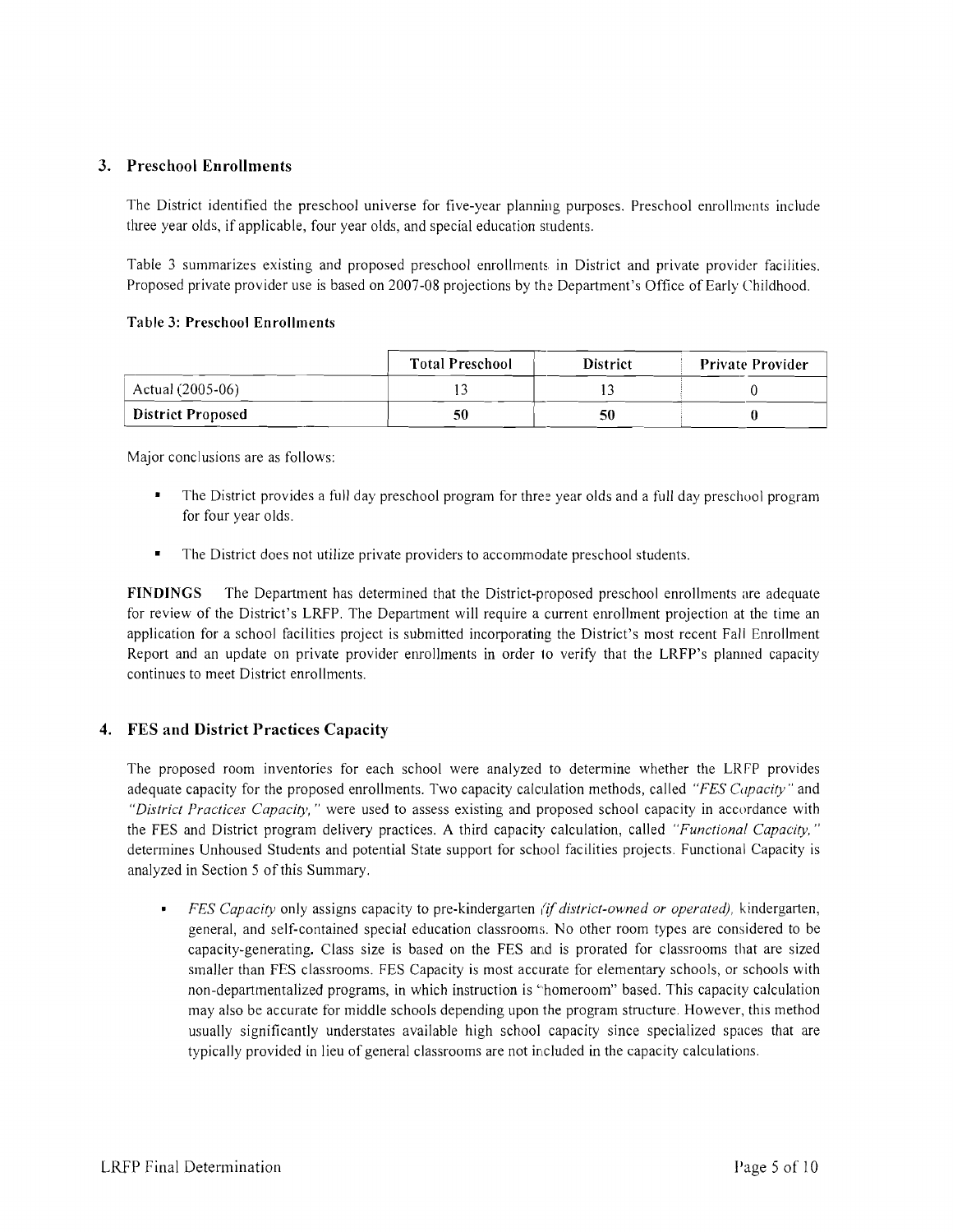*District Practices Capacity* allows the District to include specialized room types in the capacity × calculations and adjust class size to reflect actual practices. This calculation is used to review capacity and enrollment coordination in middle and high schools.

A capacity utilization factor in accordance with the FES is included in both capacity calculations. A 90% capacity utilization rate is applied to classrooms serving grades K-8, An 85% capacity utilization rale is applied to classrooms serving grades 9-12. No capacity utilization factor is applied to preschool classrooms.

Table 4 provides a summary of existing and proposed district-wide capacities. Detailed information can be found in the LRFP website report titled *"FES and District Practices Capacity. "* 

Table 4: FES and District Practices Capacity Summary

|                                          | <b>Total FES Capacity</b> | <b>Total District Practices Capacity</b> |
|------------------------------------------|---------------------------|------------------------------------------|
| (A) Proposed Enrollments                 |                           | 289                                      |
| (B) Existing Capacity                    | 319                       | 397                                      |
| *Existing Capacity Status (B)-(A)        | 36                        | 108                                      |
| (C) Proposed Capacity                    |                           |                                          |
| <i>*Proposed Capacity Status (C)-(A)</i> |                           |                                          |

\* Positive numbers signify surplus capacity; negative numbers signify inadequate capacity. Negative values for District Practices capacity are acceptable if proposed enrollments do not exceed 100% capacity utilization.

Major conclusions are as follows:

- The District has appropriately coordinated proposed school capacities and enrollments in the LRFP.
- Adequate justification has been provided by the District if capacity for a school deviates from the proposed enrollments by more than 5%.

FINDINGS The Department has determined that proposed District capacity, in accordance with the proposed enrollments, is adequate for review of the District's LRFP. The Department will require a current enrollment projection at the time an application for a school facilities project is submitted, incorporating the District's most recent Fall Enrollment Report, in order to verify that the LRFP's planned capacity meets the District's updated enrollments.

# 5. Functional Capacity and Unhoused Students Prior to Proposed Work

*Functional Capacity* was calculated and compared to proposed enrollments to provide a preliminary estimate of Unhoused Students and new construction funding eligibility. Functional Capacity is the adjusted gross square feet of a school building *(total gross square feet minus excluded space)* divided by the minimum area allowance per Full-time Equivalent student for the grade level contained therein. Unhoused Students is the number of students projected to be enrolled in the District that exceeds the Functional Capacity of the District's schools pursuant to N.J.A.C. 6A:26-2.2(c).

*"Excluded Square Feet"* in the LRFP Functional Capacity calculation includes (I) square footage exceeding the FES for any pre-kindergarten, kindergarten, general education, or self-contained special education classroom;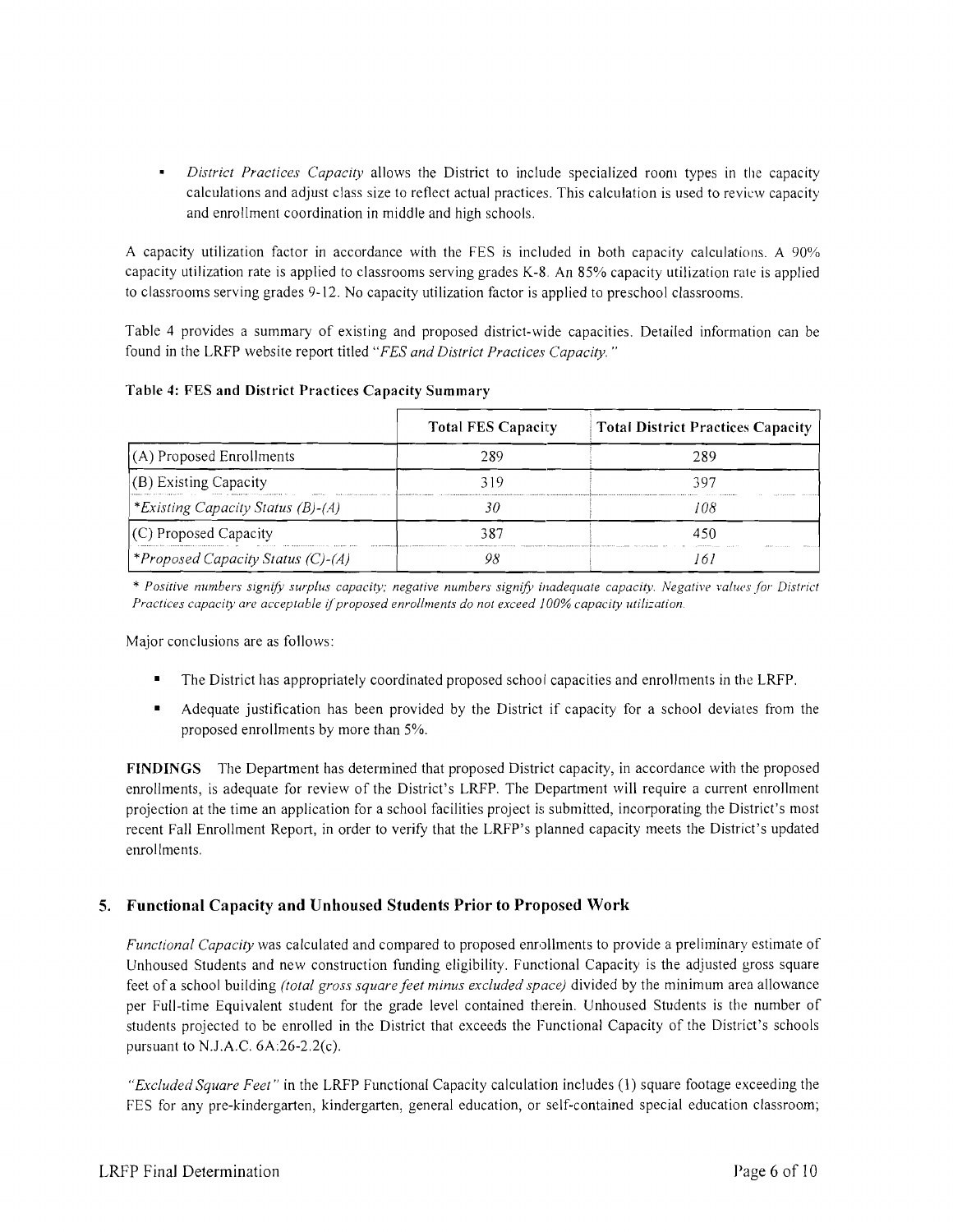(2) grossing factor square footage *(corridors, stairs, mechanical rooms, etc.)* that exceeds the FES allowance, and (3) square feet proposed to be demolished or discontinued from use. Excluded square feet may be revised during the review process for individual school facilities projects.

Table 5 provides a preliminary assessment of Functional Capacity, Unhoused Students, and Estimated Maximum Approved Area for the various grade groups in accordance with the FES. Detailed information concerning the calculation and preliminary excluded square feet can be found in the LRFP website reports titled *"Functional Capacity and Unhoused Students"* and *"Functional Capacity Excluded Square Feet. "* 

| <b>District Totals</b> | 289                    | 412                    |                       |                             |                                               |
|------------------------|------------------------|------------------------|-----------------------|-----------------------------|-----------------------------------------------|
| $High (9-12)$          | 0                      | 0                      |                       | 151.00                      |                                               |
| Middle $(6-8)$         | 84                     | 120                    |                       | 134.00                      |                                               |
| Elementary $(K-5)$     | 155                    | 221                    |                       | 125.00                      |                                               |
| Preschool (PK)         | 50                     |                        |                       | 125.00                      |                                               |
|                        | Proposed<br>Enrollment | Functional<br>Capacity | Students              | Allowance<br>(gsf/students) | Approved Area for<br><b>Unhoused Students</b> |
|                        | А                      | Existing               | $C = A-B$<br>Unhoused | Area                        | <b>Estimated Maximum</b>                      |
|                        |                        | Estimated              |                       |                             | $E = C \times D$                              |

Table 5: Functional Capacity and Unhoused Students Prior to Proposed Work

Major conclusions are as follows:

- The calculations for "Estimated Existing Functional Capacity" include school facilities projects that have been approved by the Department but were not under construction or complete at the time of Plan submission.
- The District, based on the preliminary LRFP assessment, does not have Unhoused Students for the following FES grade groups: Grades PK, K-5, 6-8.
- The District, based on the preliminary LRFP assessment, has Unhoused Students for the following FES grade groups:  $n/a$ .
- The District is not proposing to demolish or discontinue the use of existing District-owned instructional space. The Functional Capacity calculation excludes square feet proposed to be demolished or discontinued for the following FES grade groups: *n1a.*

FINDINGS Functional Capacity and Unhoused Students calculated in the LRFP are preliminary estimates. Justification for square footage in excess of the FES and the determination of additional excluded square feet, Preliminary Eligible Costs (PEC), and Final Eligible Costs (FEC) will be included in the review process for specific school facilities projects. A feasibility study undertaken by the District is required if building demolition or replacement is proposed per N.J.A.C. 6A:26-2.3(b)(10).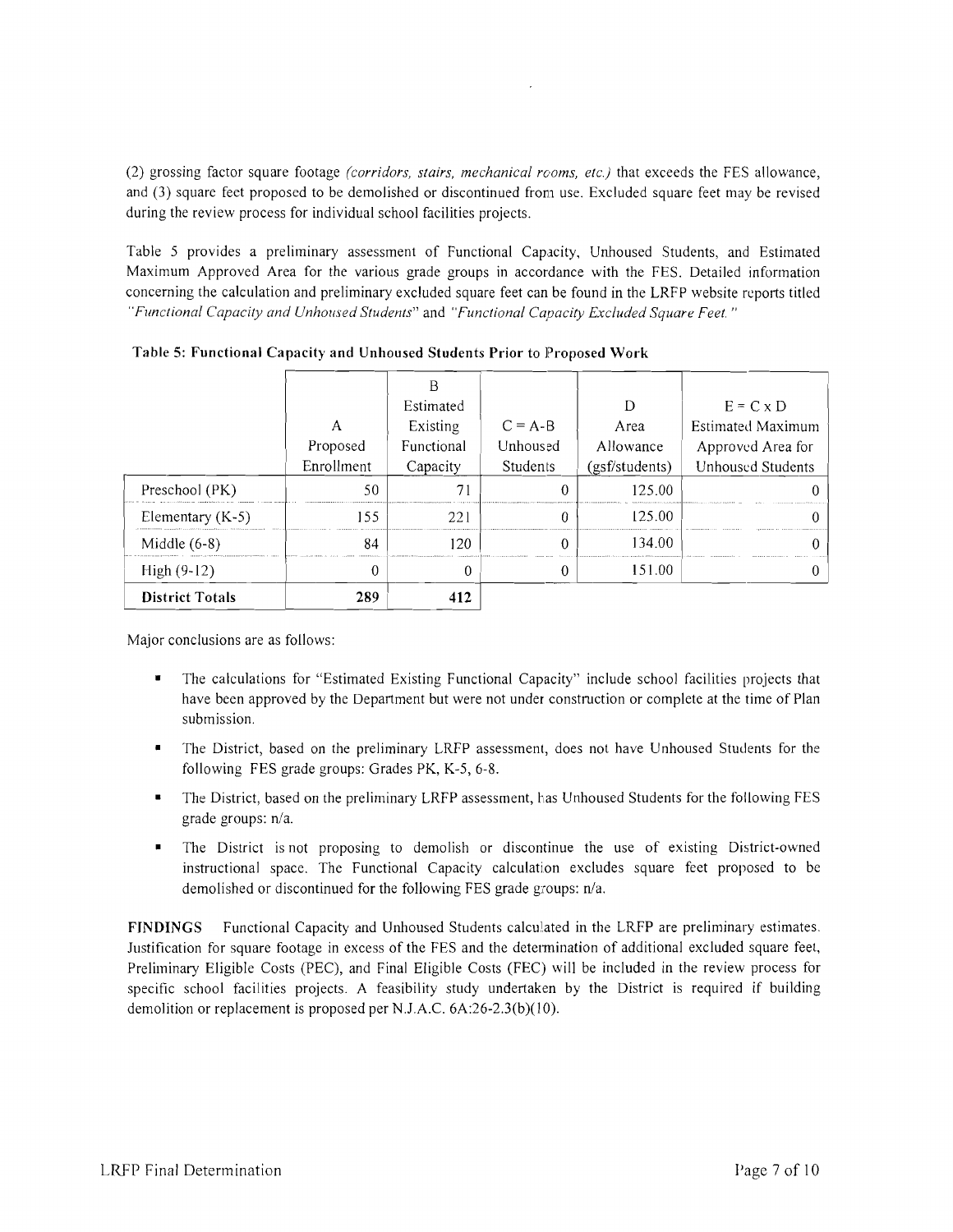## 6. Proposed Work

The District was instructed to review the condition of its facilities and sites and to propose corrective *"system"*  and *"inventory"* actions in its LRFP. *"System"* actions upgrade existing conditions without changing spatial configuration or size. Examples of system actions include new windows, finishes, and mechanical systems. *"Inventory"* actions address space problems by removing, adding, or altering sites, schools, buildings and rooms. Examples of inventory actions include building additions, the reconfiguration of existing walls, or changing room use.

Table 6 summarizes the type of work proposed in the District's LRFP for instructional buildings. Detailed information can be found in the LRFP website reports titled *"Site Asset Inventory," "LRFP Systems Actions Summmy,* " *and "LRFP Inventory Actions Summary "* 

| <b>Type of Work</b>                                            | Work Included in LRFP |  |
|----------------------------------------------------------------|-----------------------|--|
| <b>System Upgrades</b>                                         | V es                  |  |
| <b>Inventory Changes</b>                                       |                       |  |
| Room Reassignment or Reconfiguration                           |                       |  |
| <b>Building Addition</b>                                       | Yes                   |  |
| New Building                                                   |                       |  |
| Partial or Whole Building Demolition or Discontinuation of Use |                       |  |
| New Site                                                       |                       |  |

Table 6: Proposed Work for Instructional Building

Major conclusions are as follows:

- The District has proposed system upgrades in one or more instructional buildings.
- The District has proposed inventory changes, including new construction, in one or more instructional buildings.
- The District has proposed new construction in lieu of rehabilitation in one or more instructional buildings.

Please note that costs represented in the LRFP are for capital planning purposes only. Estimated costs are not intended to represent preliminary eligible costs or final eligible costs of approved school facilities projects.

The Act (N.J.S.A. 18A:7G-7b) provides that all school facilities shall be deemed suitable for rehabilitation unless a pre-construction evaluation undertaken by the District demonstrates to the satisfaction of the Commissioner that the structure might pose a risk to the safety of the occupants even after rehabilitation or that rehabilitation is not cost-effective. Pursuant to N.J.A.C.  $6A:26-2.3(b)(10)$ , the Commissioner unay identify school facilities for which new construction is proposed in lieu of rehabilitation for which it appears from the information presented that new construction is justified, provided, however, that for such school facilities so identified, the District must submit a feasibility study as part of the application for the specific school facilities project. The cost of each proposed building replacement is compared to the cost of additions or rehabilitation required to eliminate health and safety deficiencies and to achieve the District's programmatic model.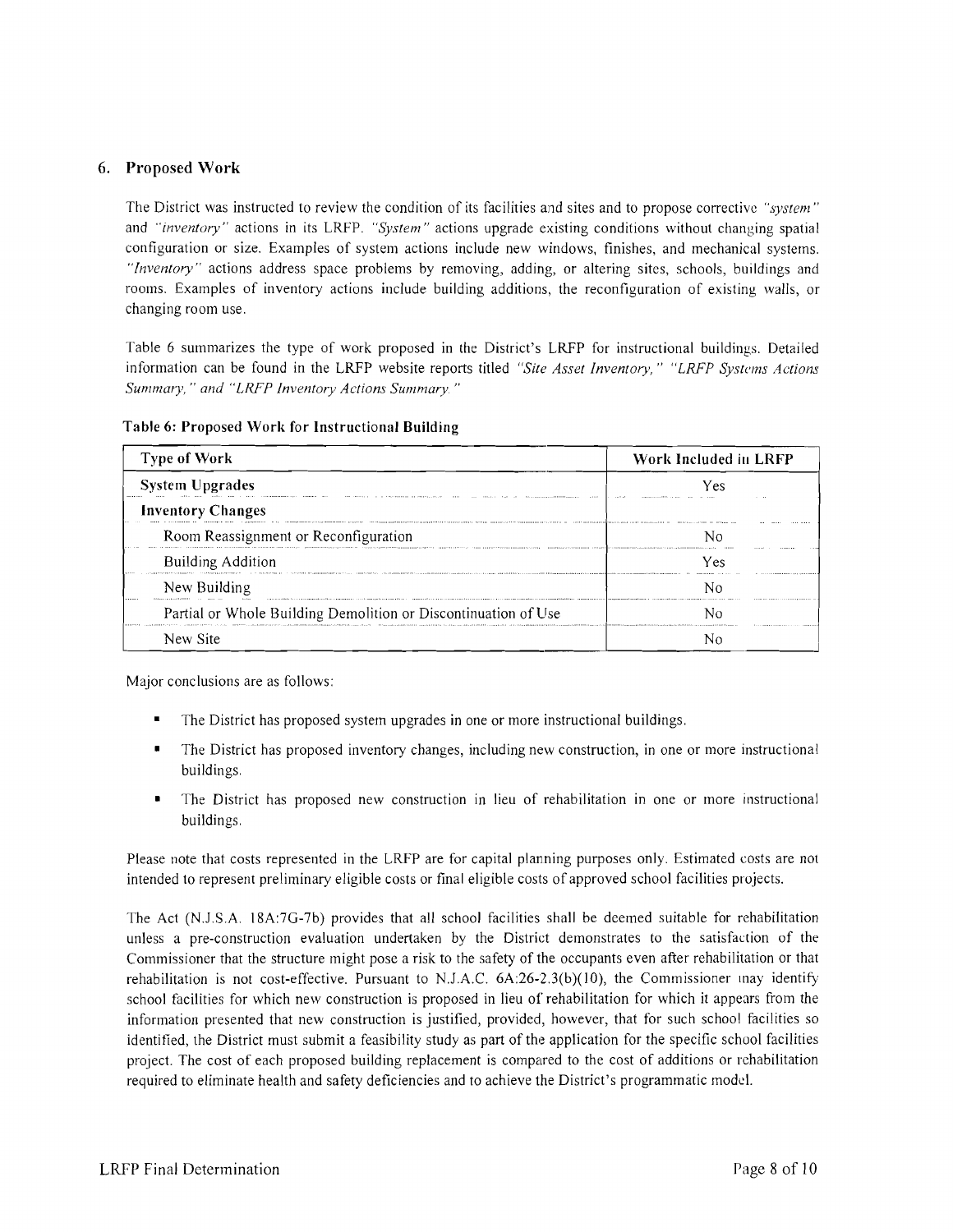Facilities used for non-instructional or non-educational purposes are ineligible for State support under the Act. However, projects for such facilities shall be reviewed by the Department to determine whether they are consistent with the District's LRFP and whether the facility, if it is to house students (full or part time) conforms to educational adequacy requirements. These projects hall conform to all applicable statutes and regulations.

FINDINGS The Department has determined that the proposed work is adequate for review of the District's LRFP. However, Department approval of proposed work in the LRFP does not imply that the District may proceed with a school facilities project. The District must submit individual project applications with cost estimates for Department project approval. Both school facilities project approval and other capital project review require consistency with the District's approved LRFP.

## 7. Functional Capacity and Unhoused Students After Completion of Proposed Work

The *Functional Capacity* of the District's schools *after* completion of the work proposed in the LRFP was calculated to highlight any remaining Unhoused Students.

Table 7 provides a preliminary assessment of Unhoused Students and Estimated Remaining Maximum Area after completion of new construction proposed in the LRFP, if applicable. Detailed information concerning the calculation can be found in the website report titled *"Functional Capacity and Unhoused Students."* 

|                        | Estimated       |            |                |                | Estimated    |
|------------------------|-----------------|------------|----------------|----------------|--------------|
|                        |                 |            |                |                |              |
|                        | Maximum         |            | Proposed       |                | Maximum Area |
|                        | Approved Area   |            | Functional     | Unhoused       | for Unhoused |
|                        | for Unhoused    | Total New  | Capacity after | Students after | Students     |
|                        | <b>Students</b> | <b>GSF</b> | Construction   | Construction   | Remaining    |
| Preschool (PK)         |                 | 1,313      | 82             |                |              |
| Elementary $(K-5)$     |                 | 4.071      | 253            |                |              |
| Middle $(6-8)$         |                 | 2,203      | 137            |                |              |
| $High (9-12)$          |                 |            |                | 0              |              |
| <b>District Totals</b> |                 | 7.590      | 472            |                |              |

Table 7: Functional Capacity and Unhoused Students After Completion of Proposed Work

Major conclusions are as follows:

- New construction is proposed for the following grade groups: Grades PK, K-5, 6-8.
- Proposed new construction exceeds the estimated maximum area allowance for Unhoused Students prior to the completion of the proposed work for the following grade groups: Grades PK, K-5, 6-8.
- The District, based on the preliminary LRFP assessment, will not have Unhoused Students after completion of the proposed LRFP work for the following grade groups: Grades PK, K-5, 6-8.